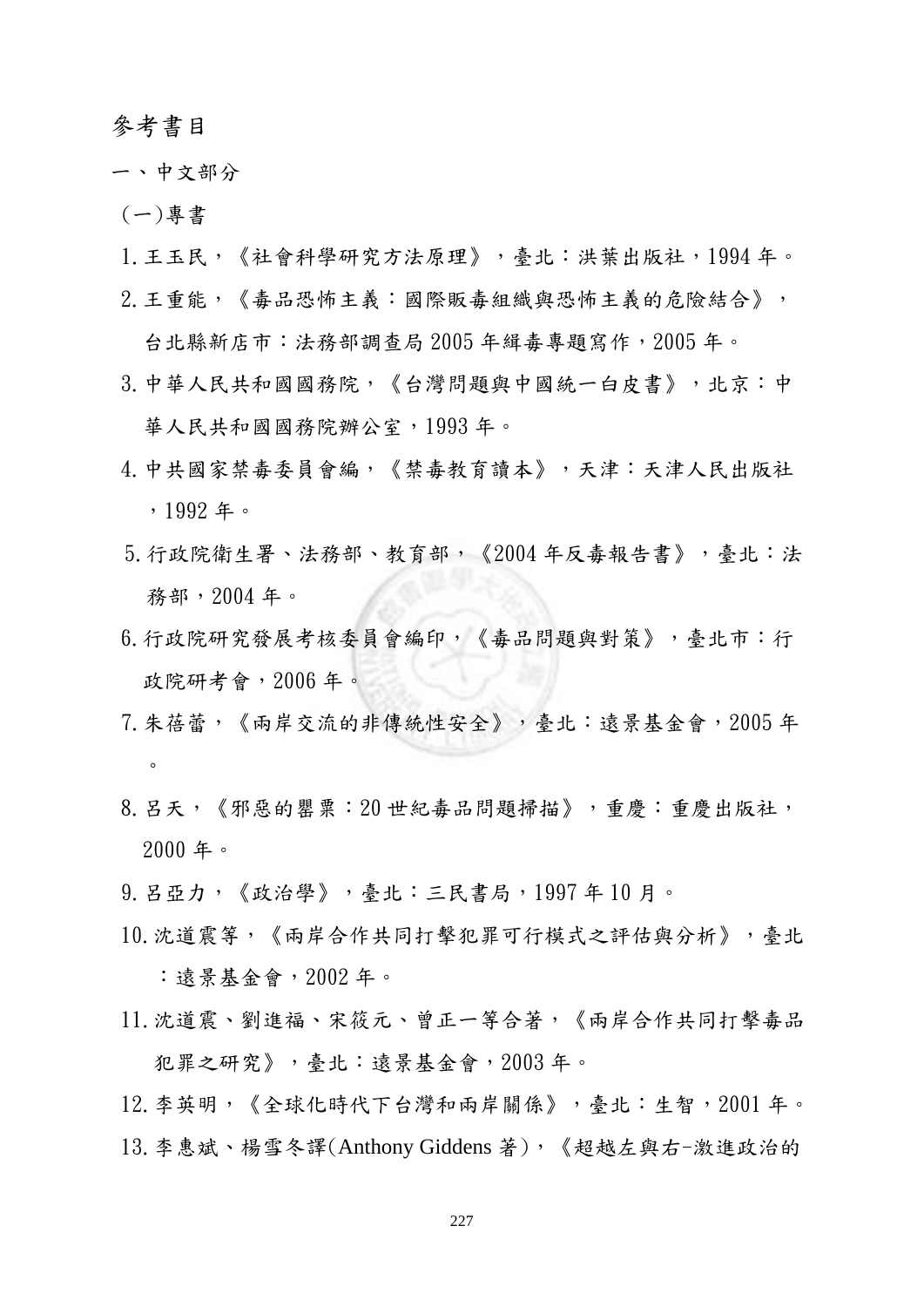未來》 (Beyond Left and Right-The Future of Radical Politics),北京: 社會科學文獻出版社,2000 年。

- 14.李惠斌主編,《全球化與公民社會》,桂林:廣西師範大學出版社, 2003 年 4 月。
- 15.邱創教主編,《毒品犯罪懲治與防範全書》,北京:中國法制出版社 ,1998 年 1 月。
- 17. 吳士余主編(John Tomlinson 著),《文化全球化與文化帝國主義》 (Cultural Globalization and Cultural Imperialism),上海:上海三聯書店 ,2001 年。
- 18. 林宜君、陳仟萬,《抓毒專家小六法》,臺北市:永然文化,1999年  $\circ$
- 19.林萬億、周淑美合譯(Vic George Paul Wilding 著),《全球化與人類福 利》(Globalization and Human Welfare),臺北市:五南圖書,2004年  $\circ$
- 20.美國國務院國際資訊局,《美國國務院 2002 年全球恐怖主義形勢報 告》,2003 年 6 月 25 日。
- 21.法務部調查局編印,《緝毒工作手冊》,臺北縣新店市:2001 年 7 月  $\circ$
- 22.《法務部調查局緝毒中心研究專題》,臺北縣新店市:法務部調查局 ,2002 年 3 月。
- 23.法務部調查局編印,《2004 年洗錢防制工作年報》,臺北縣新店市

:洗錢防制中心,2004 年。

24. 法務部調查局,《2000 年經濟及毒品犯罪防制工作年報》,臺北: 法務部調查局, 2001年。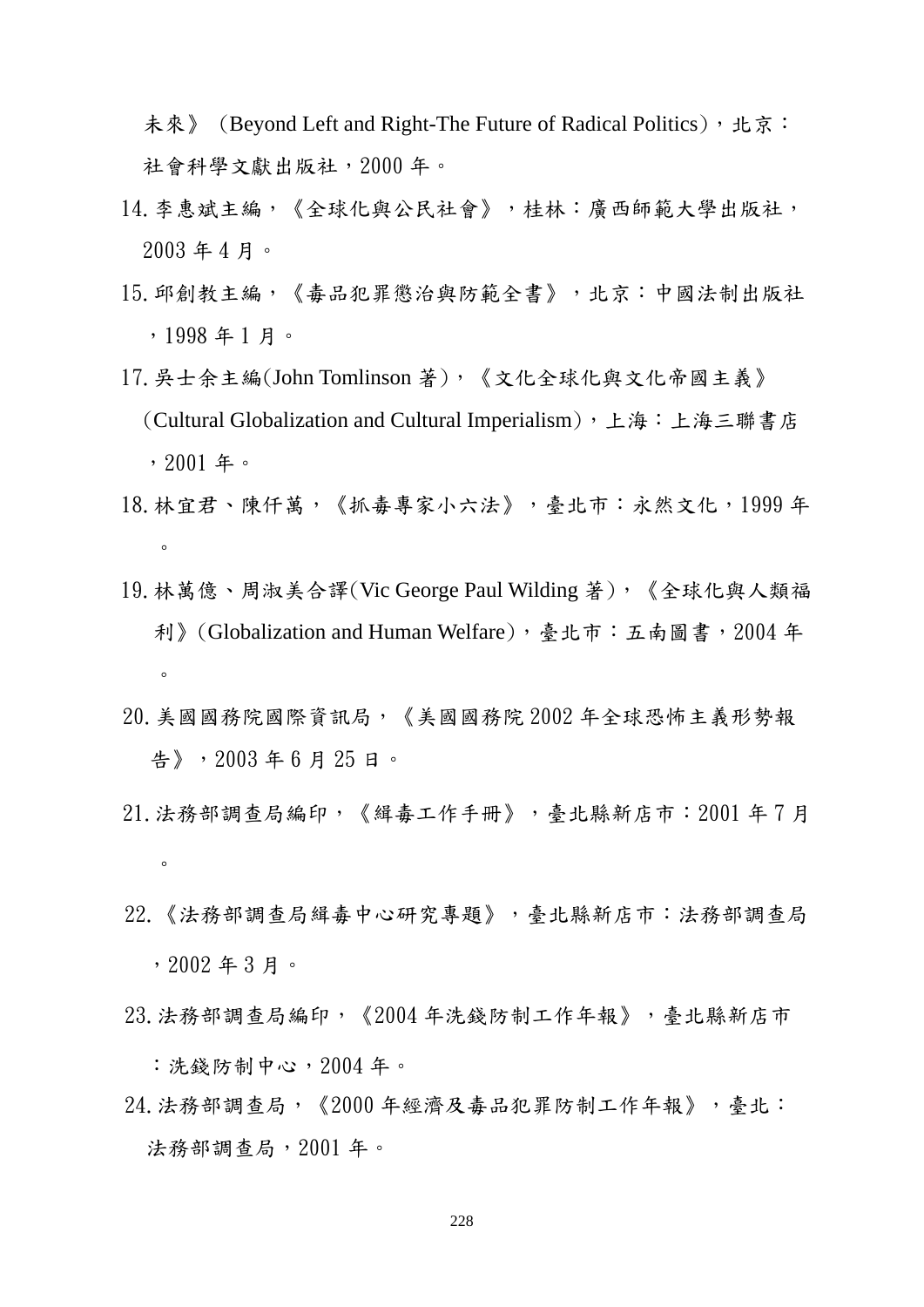25.法務部調查局,《2005 年經濟及毒品犯罪防制工作年報》,臺北: 法務部調查局, 2006年。

- 26.法務部調查局,《2006 年經濟及毒品犯罪防制工作年報》,臺北: 法務部調查局, 2007年。
- 27.法務部、教育部、行政院衛生署,《2002 年反毒報告書》,臺北: 法務部,2002 年。
- 28.法務部、教育部、行政院衛生署,《2005 年反毒報告書》,臺北: 法務部,2005 年。
- 29.周其華著,《中國刑法罪名釋考》,北京:中國正方出版社,2001 年 3 月。
- 30.易君博,《政治倫理與研究方法》,臺北:三民書局,1993 年。
- 31.施志茂,《安非他命危害與犯罪防治》,臺北:華泰文化事業公司, 2000 年 2 月。
- 32.范麗珠,《全球化下社裡會變遷與非政府組織》,上海:上海人民出 版社,2003 年。
- 33.倪壽明、鄧早陽編著,《毒品面面觀》,北京:東方出版社,1992年 6 月。
- 34.馬維野主編,《全球化時代的國家安全》,武漢:湖北教育出版社, 2003 年。
- 35.馬進保,《國際犯罪與國際刑事司法協助》,法律出版社,1999 年 6 月 1 版。
- 36.孫大虹主編,《冰毒危害與防範》,北京:中國人民公安大學出版社 ,2001 年 6 月。
- 37.翁明賢,《全球化時代的國家安全》,臺北縣:創世文化出版社, 2003 年 1 月。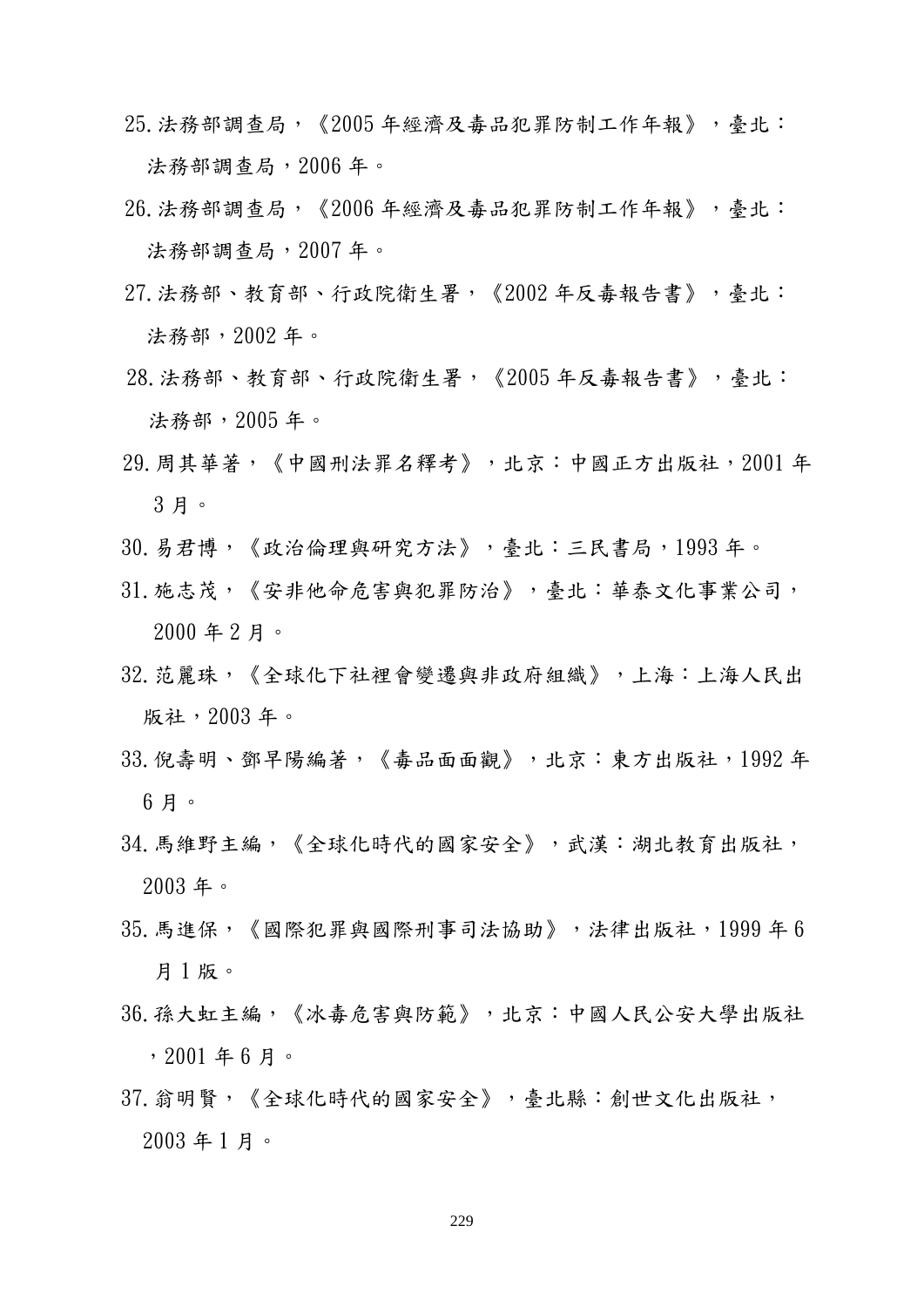- 38.曹子丹,《中國犯罪原因研究綜述》,北京:中國政法大學,1993 年  $\circ$
- 39.郭建安、李榮文主編,《吸毒違法行為的預防與矯治》,北京:法律 出版社,2000 年 1 月。
- 40.國家安全局編印,《非傳統安全威脅研究報告(第三輯)》,臺北:遠 景基金會,2004 年 2 月。
- 41.國際貨幣基金組織,《一九九七年世界經濟展望》,中國金融出版社 ,1997 年。
- 42.教育部、法務部、行政院衛生署,《2003 年反毒報告書》,臺北:教 育部,2003 年。
- 43.教育部、法務部、行政院衛生署,《2006 年反毒報告書》,臺北:教 育部,2006 年。
- 44.崔敏,《毒品犯罪發展趨勢與遏止對策》,北京:警官教育出版社, 1999 年 6 月。
- 45.陸忠偉主編,《非傳統安全論》,北京:時事出版社,2003 年。
- 46.張起厚編撰,《大陸地區毒品泛濫情勢調查研究》,臺北:法務部調 查局,2000 年 2 月。
- 47.蒲吉蘭著,《犯罪致富-毒品走私、洗錢與冷戰的金融危機》,北京 :社會科學文獻出版社,2001 年版。
- 48.趙秉志,《現代世界毒品犯罪及其懲治》,北京:中國人民公安大學 出版社,1997 年。
- 49.楊雪冬,《全球化》,臺北,揚智文化公司,2003 年 6 月。
- 50.楊士隆等,《毒品防制政策整體規劃報告》,行政院研考會委託專案 研究計畫,臺北市:2005 年。
- 51.鄭戈譯(Anthony Giddens 著),《第三條路-社會民主主義的復興》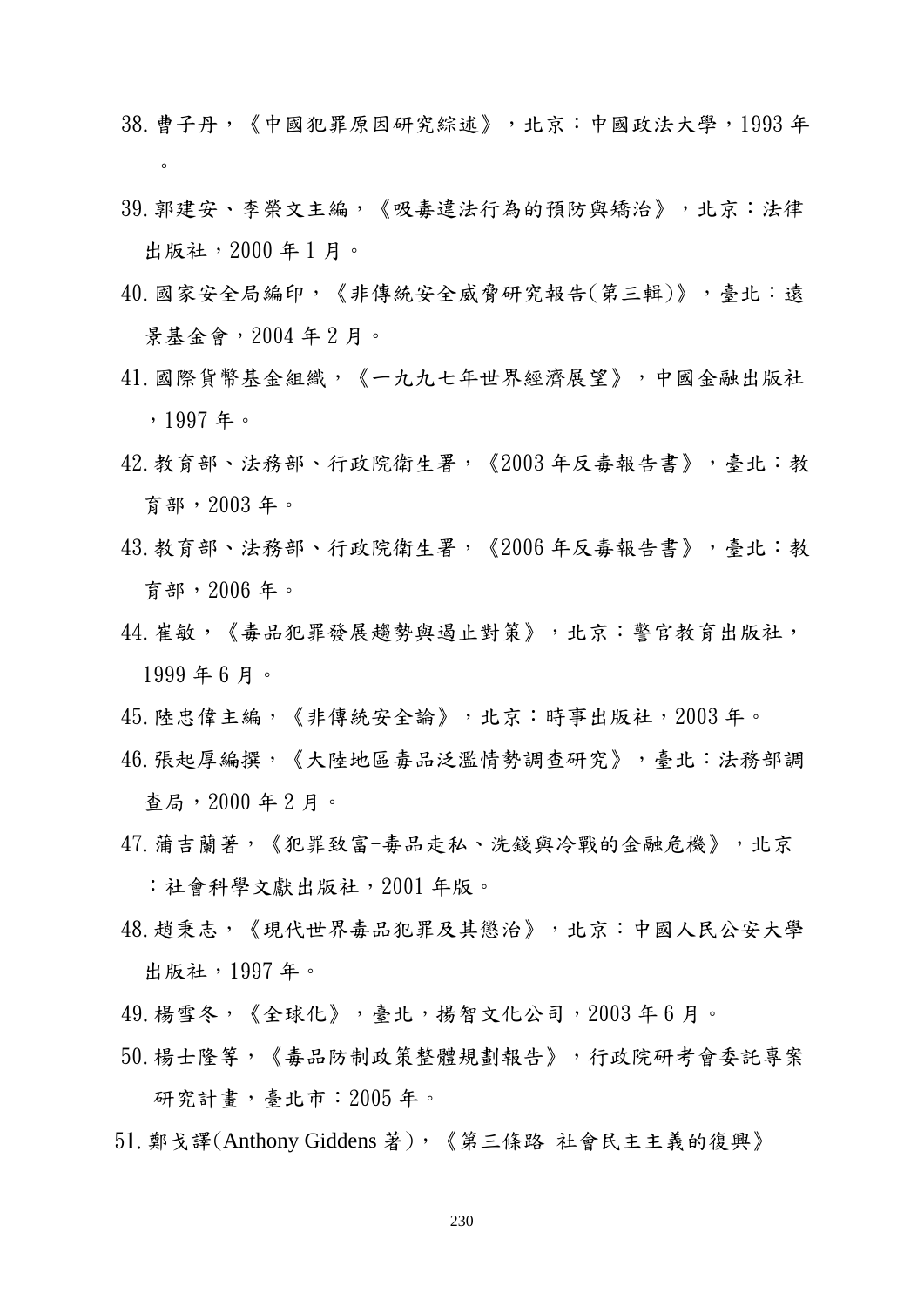(The Third Way-The Renewal of Social Democracy),北京:三聯書店, 2000 年。

- 52.樊勇明著,《西方國際政治經濟學》,上海:上海人民出版社,2001 年。
- $53.$ 滕藤、谷源洋主編,《1997-1998 世界經濟形勢分析與預測》, 北京 :中國社會科學出版社,1998 年。
- 54.薛曉源、周戰超主編,《全球化與風險社會》,北京:社會科學文獻 出版社,2005 年 3 月。
- 55.蔡彰主編,《中國刑讀本-根據最新司法解釋編撰》,北京:人民法 院出版社,2002 年 1 月。
- 56.謝立功,《兩岸洗錢現況與反洗錢法規範之探討-兼論兩岸刑事

司法互助》,臺北:中大央警察大學出版社,2003年。

- 57.謝立功,《兩岸反毒策略之探討》,刑事政策與犯罪研究論文集。
- 58.謝瑞智,《犯罪與刑事政策》,臺北:正中書局,2000 年。
- 59.魏靜芬、徐克銘,《國際法洋法與海域執法》,神州出版社,2002 年 3 月。
- 60.蘇進強,《全球化下的台海安全》,臺北:揚智文化,2003 年。
- 61.蘭德公司,《反擊新恐怖主義論》,軍事科學出版社,2001 年。
- (二)期刊或研討會論文
	- 1.任海傳,<國家安全與犯罪防制之研究-以查緝毒品犯罪為例>,海峽 兩岸犯罪問題-關於兩岸毒品犯罪問題與緝毒工作研討會,法務部調查 局緝毒中心、展望與探索雜誌社聯合主辦,2004 年 11 月 5 日。
	- 2. 李瑛、高輝,<跨境毒品犯罪的成因及防制對策>,《河南司法警官 職業學院學報》,第2卷第3期。2004年9月,頁62。
	- 3. 孟南, <對大陸毒品犯罪問題探討>, 《中共研究》, 32 卷 8 期。

231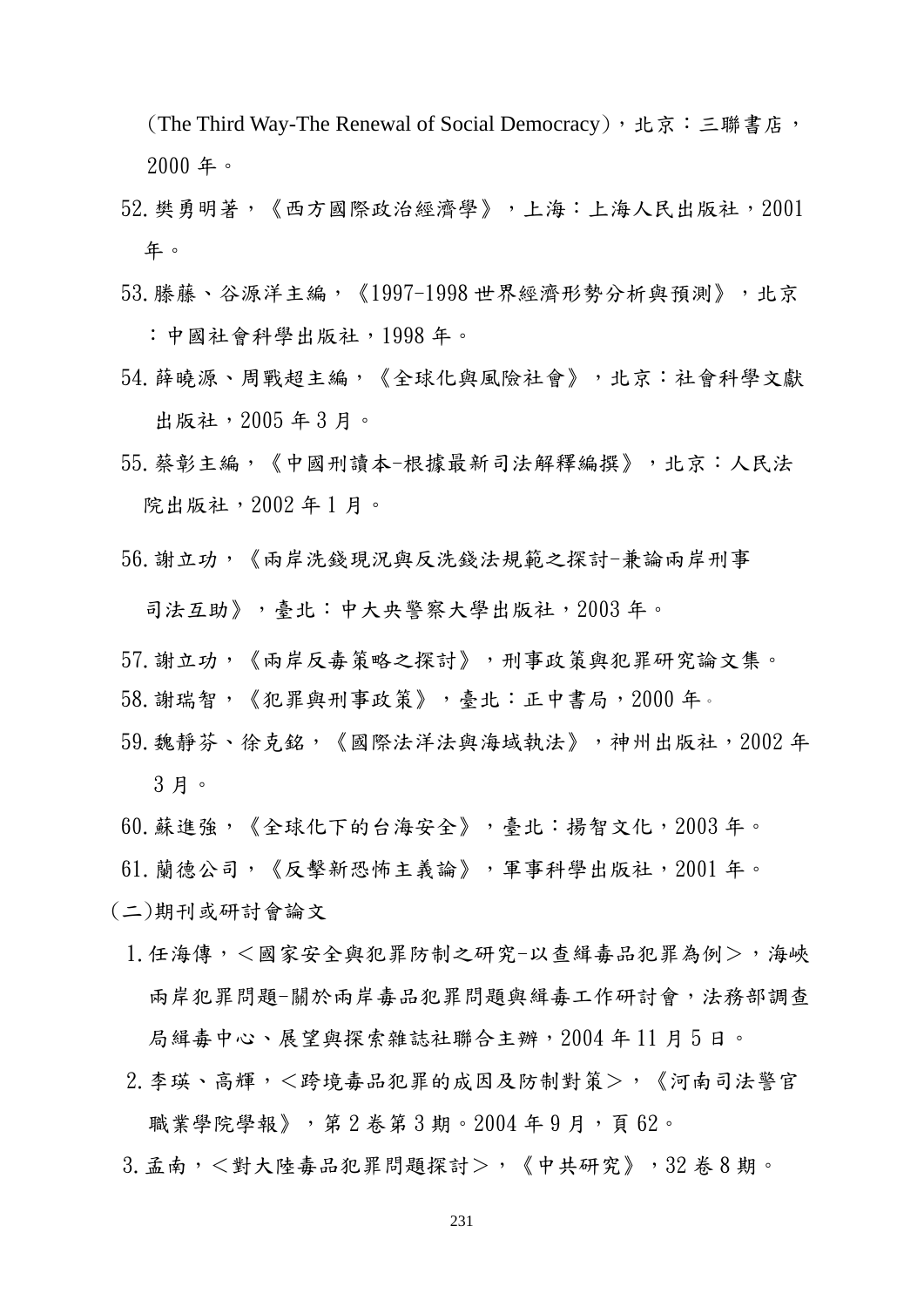1998年8月,頁48。

- 4. 柳金財, <論九() 年代以來中華民國政府關於「一個中國論述」內涵 的持續與變遷>,《共黨問題研究》,27 卷 4 期,2001 年 4 月,頁  $24 - 25$
- 5.祝鳳瑞、王孔林,<跨國毒品犯罪的形勢與對策研究>,《雲南警官 學院學報》,第3期,2005年3月,頁24。
- 6.高穎,<全球毒品走私犯罪活動綜述>,《國際資料信息》,第 11 期 ,2003 年,頁 32。
- 7. 曹俊漢,<全球化下政府的治理新貌>,《財團法人國家政策研究基 金會-國政評論》,2002 年 6 月 3 日。
- 8.郭崇武,<中國大陸毒品犯罪問題與緝毒工作>,海峽兩岸犯罪問題-關於兩岸毒品犯罪問題與緝毒工作研討會,法務部調查局緝毒中心、 展望與探索雜誌社聯合舉辦,2004 年 11 月 5 日。
- $9.$  鄭幼民,  $<$  兩岸 緝毒國際合作事務之分析>, 《展望與探索》, 第4 卷第 6 期,2006 年 6 月,頁 94。
- 10. 蔡生當,<兩岸犯罪防制>,收錄《2001 年國境警察學術研討會-跨 境犯罪偵查與刑事司法互助學術研討會論文集》,桃園:中央警察大 學國境警察學系, 2001 年6月6日。
- 11. 蔡庭榕, <論貨櫃安全與走私查緝>, 《警學叢刊》, 第 23 卷第 4 期, 1993年5月, 頁83。
- 12.聶國雲,<我國毒品犯罪的現狀及對策研究>,《公安研究》,總第 128 期, 2005 年第 6 期, 頁 51。
- 13. 謝立功,<國際抗制毒品犯罪之研究-以臺灣地區之跨境毒品犯罪為 核心>,《中央警察大學警學叢刊》,第 31 卷第 6 期。2001 年 5 月 ,頁 60。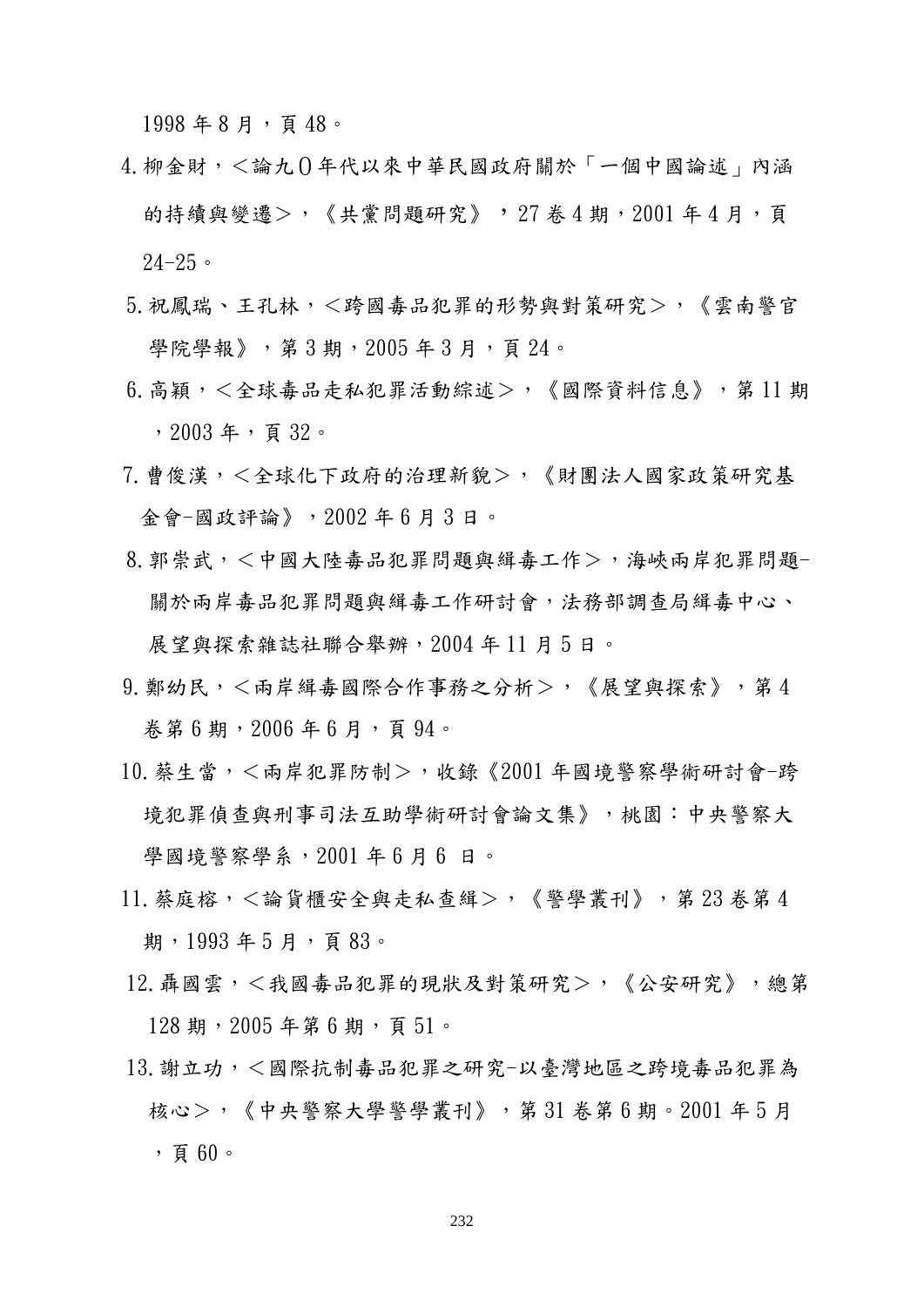(三)碩博士論文

- 1. 王毓仁,<我國反毒政策之執行評估分析>,國立中興大學公共行政 研究所,碩士論文,1996年。
- $2.$  任海傳, < 兩岸信心建立措施之研究-以共同打擊犯罪為例>, 私立 淡江大學國際事務與戰略研究所,碩士論文,2003年6月。
- 3. 林淑敏,<走私犯罪問題之研究>,國立臺灣海洋大學法律研究所, 碩士論文,1993 年。
- 4. 洪慶裕, <全球化情報與國家安全關係之研究>, 國立政治大學國際 事務學院,碩士論文,2006 年 5 月。
- 5. 曹承允, < 兩岸合作防制毒品危害可行性之研究>, 國立政治大學外 交學系戰略與國際事務在職專班,碩士論文,2007年。
- $6.$  黃益盟, < 兩岸共同打擊跨國組織犯罪之合作以毒品犯罪為例>, 國 立成功大學政治經濟學研究所,碩士論文,2006年12月。
- 7. 蔡志明,<台灣地區毒品走私問題之研究>,國立台灣海洋大學海洋 法律研究所,碩士論文,1997年6月。
- 8. 鄭幼民,<我國毒品犯罪問題與防制機制-以緝毒工作為核心之分析

>,中國文化大學中山學術研究所,博士論文,2004 年。 (四)網際網路

- 1.大紀元,《施茂林呼籲出國旅遊民眾勿被利用運毒販毒》。 http://www.epochtimes.com/b5/6/12/12/n1554233.htm
- 2.大紀元,《兩岸集資原料菲國設廠,成跨國安毒犯罪新趨勢》。 http://tw.epoctimes.com/bt/5/1/1/n766822p.htm
- 3.中央社,《中國大陸毒品泛濫去年破獲十一萬餘起案件》。 http://tw.news.yahoo.com/2003/03/05/twoshore/cna/3849324.html
- 4.公安部,《禁毒工作》。http://www.mps.gov.cn
- 5.公安部,《我國去年共破獲毒品犯罪案件 9 萬餘件》。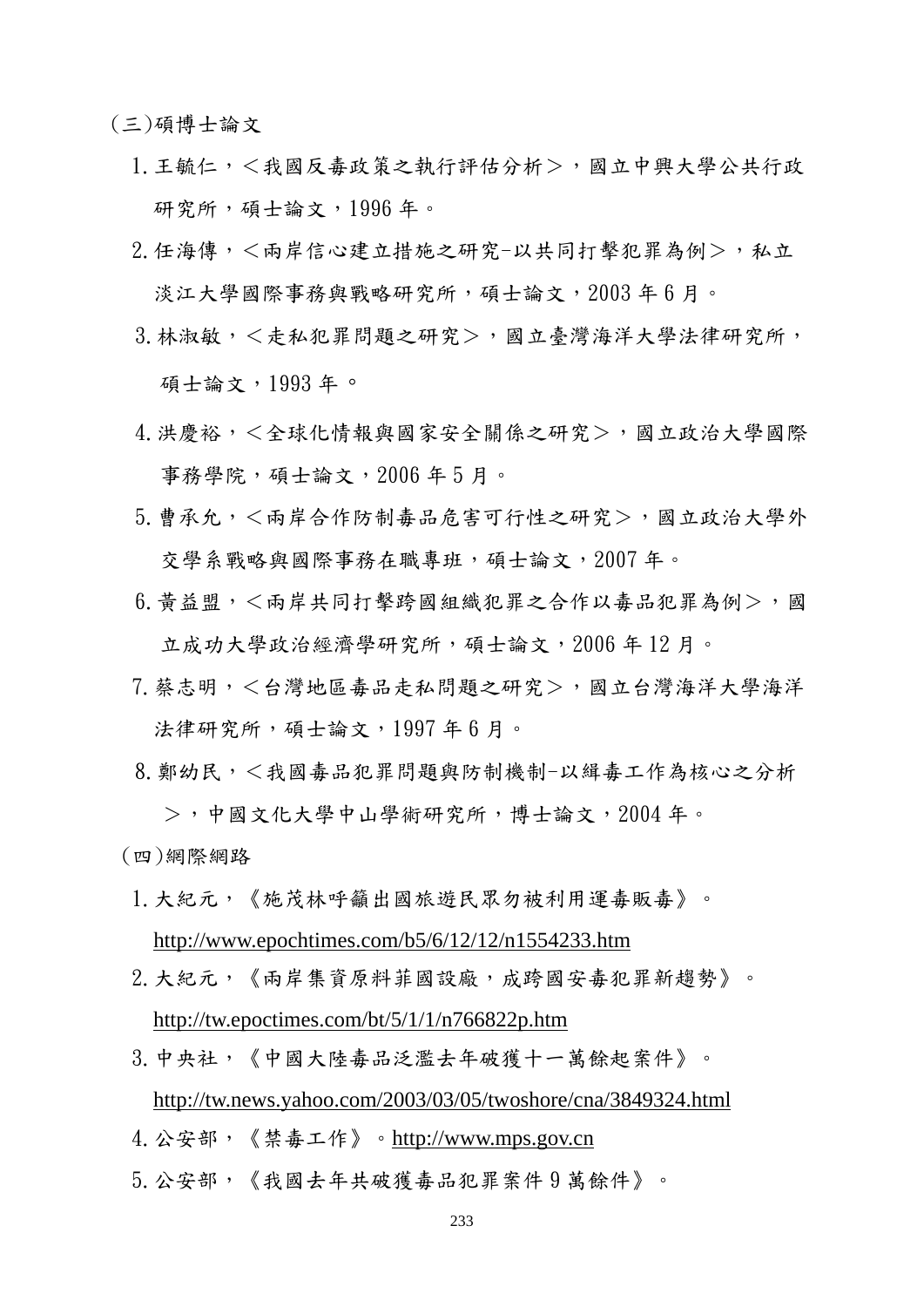http://www.mps.gov.cn

- 6.外交部,《中華民國參與聯合國案說帖(1994 年中文版)》。 http://www.tahr.org.tw/site/internalize/foreign\_2html
- 7.中國網,《中國公安部禁毒官員談中國的禁毒工作》。 http://big5.china.com.cn/Chinese/law/610650.htm
- 8.《加強查緝毒品犯罪-工作現況》。 http://park/org/Taiwan/Government/Event/September\_Event/ant21y.htm 9.行政院海巡署。http://www.cga.gov.tw/about\_cga
- 10.全國法規資料網,《毒品危害防制條例》:http://law.moj.gov.tw
- 11.自由電子報。http://www.libertytimes.com.tw/2005/new/jan/1/todayp1.htm
- 12.自由電子報,2007 年 3 月 25 日。

http://iservice.libertytimes.com.tw/IService2/PrNews.php

13.台灣新聞網,《台東毒品危害防制中心成立由縣長揭牌》。

http://www.5ch.com.tw/news/news\_detail.asp

- 14.法務部調查局,《工作職掌》。http://www.mjib.gov.tw
- 15.法務部戒毒資訊網,《新「金三角」行銷世界》,轉引自中國時報

,94 年 7 月 31 日。http://refrain.moj.gov.tw/html/news\_view.php 16.美國國務院,《2004 年度人口販運問題報告》。

http://usinfo.state.gov/regional/ea/mgck/archive04/04tippowell.htm

17. 周曉梅、李鵬翔, 《我國禁毒鬥爭形勢依然嚴峻》。

http://big5.xinhuanet.com/gate/big5

- 18.國際麻醉藥品管制局,《2005 國際麻醉品管制局年報》。 http://www.incb.org
- 19.國際麻醉藥品管制局。http://www.incb.org/e/ind\_ar.htm
- 20.國際刑警。http://www.cib.gov.tw/police/police0101.aspx
- 21.《國際毒品市場狀況》。http://www.eboardsall.com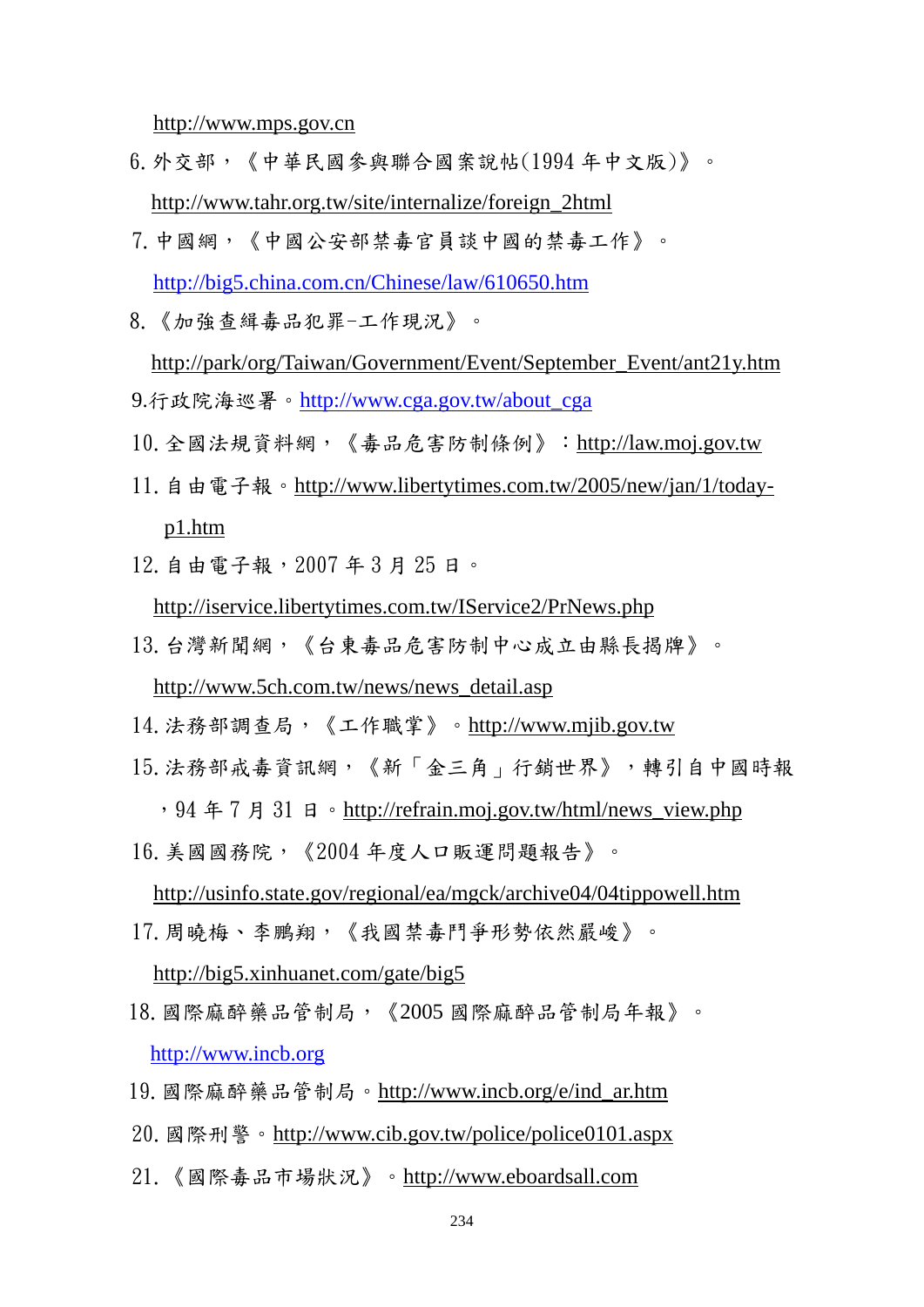- 22.詹中原,《全球化之國家主權與經濟-兩岸加入 WTO 之分析》。 http://www.npf.org.tw/monthly/00109/theme-157.htm。
- 23.新華網,《兩岸聯手剷除特大國際販毒集團》。 http://big5.xinhuanet/gate/big5/news.xinhuanet.com/legal/2006- 02/16/content\_4188512
- 24.聯合國,《聯合國打擊跨國有組織犯罪公約》。 http://www.uncjin.org/Documents/Conventions/dcatoc/finaldocuments-2/index.htm
- 25.Hinet 新聞,《菲媒:兩岸毒梟將菲國轉為毒品轉運中心》。 http://times.hinet.net/news/2007031/internationality/fb5d9484d55b.htm
- 26.Yahoo 新聞,《亞洲安非他命毒品泛濫程度居全球之冠》。

http://tw.news.yahoo.com/article/ur1/d/a/060929/19/4nzg.html

(五)報紙或其它

- 1.人民公安報,2004 年 6 月 26 日,第 4 版。
- 2.人民公安報,2000 年 7 月 27 日第 3 版。
- 3.人民公安報,2000 年月 10 日第 7 版。
- 4.人民公安報,2004 年 1 月 1 日第 6 版。
- 5.人民公安報,2004 年 6 月 18 日,第 1 版。
- 6. 中國時報, 2004年5月16日,版 A1。
- 7.中新社,2001 年 11 月 13 日,版 2。
- 8. 自由時報, 2006年11月29日, 版 B2。
- 9.法制日報,2004 年 6 月 21 日,第 1 版。
- 10.法制日報,2004 年 2 月 13 日第 1.2 版。
- 11.法制日報,2004 年 8 月 23 日第 1 版。
- 12.《中共公安部召開第二屆東盟和中國禁毒合作國際會議新聞發表會 資料》,北京:2005 年 10 月 20 日。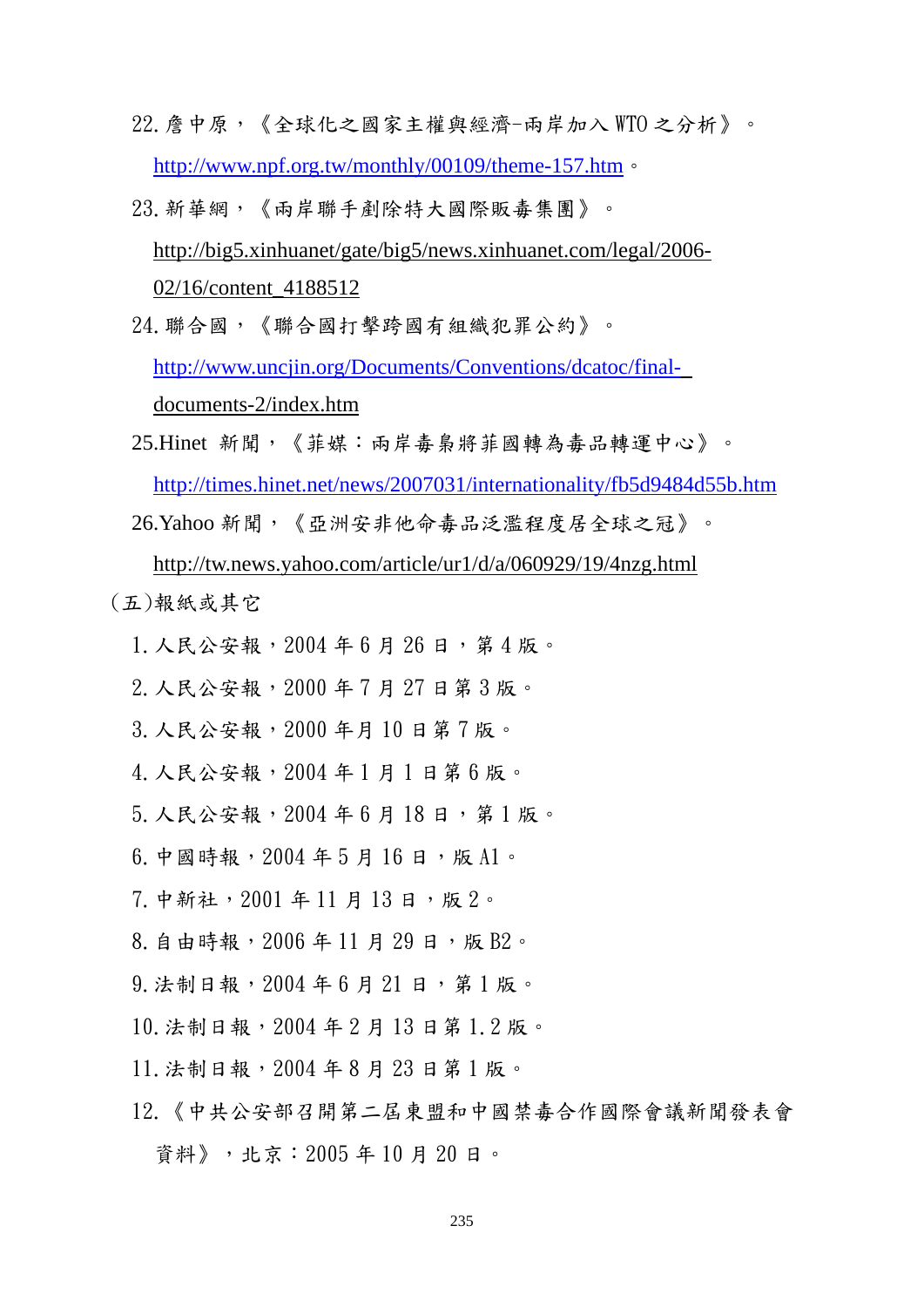- 13.《屏東地方法院檢察署新聞稿》,屏東:2006 年 12 月 26 日。
- 14.《第二十屆國際反毒會議資料》,玻利維亞聖克魯斯:2002 年 3 月 5 日至 7 日。
- 15.2004 年中共年報,台北:中共研究雜誌社編,2004 年。
- 16.2006 年中共年報,台北:中共研究雜誌社編,2006 年。
- 二、英文部分
- (一)專書
	- 1. Dupont, Alan. *transnational Crime, Drug, and Security in East Asia* .
	- 2. Giddens, Anthony. *The Third Way*:*The Renewel of Social Democracy.* Cambridge: Polity Press, 1998.
	- 3. Ostry, Sylvia.*Globalization and the Nation State:Erosion from Above*.Timlin Lecture University of Saskatchewan, Feburary 1998.
	- 4. Richards, James R.. *Transnational Criminal Organizations, Cyber Crime and Money Laundering*. London: CRC Press, 1999.
	- 5.United States Department of State Bureau for International Narcotics and Law Enforcement Affairs.*International Narcotics Control Strategy Report*. United States: March 1994.
	- 6.United States Department of State Bureau for International Narcotics and Law Enforcement Affairs.*International Narcotics Control Strategy Report*. United States: March 2007.

(二)期刊

- 1. Andelman, David A.. "The Drug Money Maze." *Foreign Affairs* (July/August 1994):94.
- 2.Bertil, Lintner. "The Drug Trade in Southeast Asia." *Jane's Intelligence Review, Special Report No. 5*( April 1995):
- 3.Don, C. Des Jarlais, Theresa Perlis, Samuel R. Friedman & Sherry Deren. "Decling Serprevalence in a Very Large HIV Epidemic: Injecting Drug in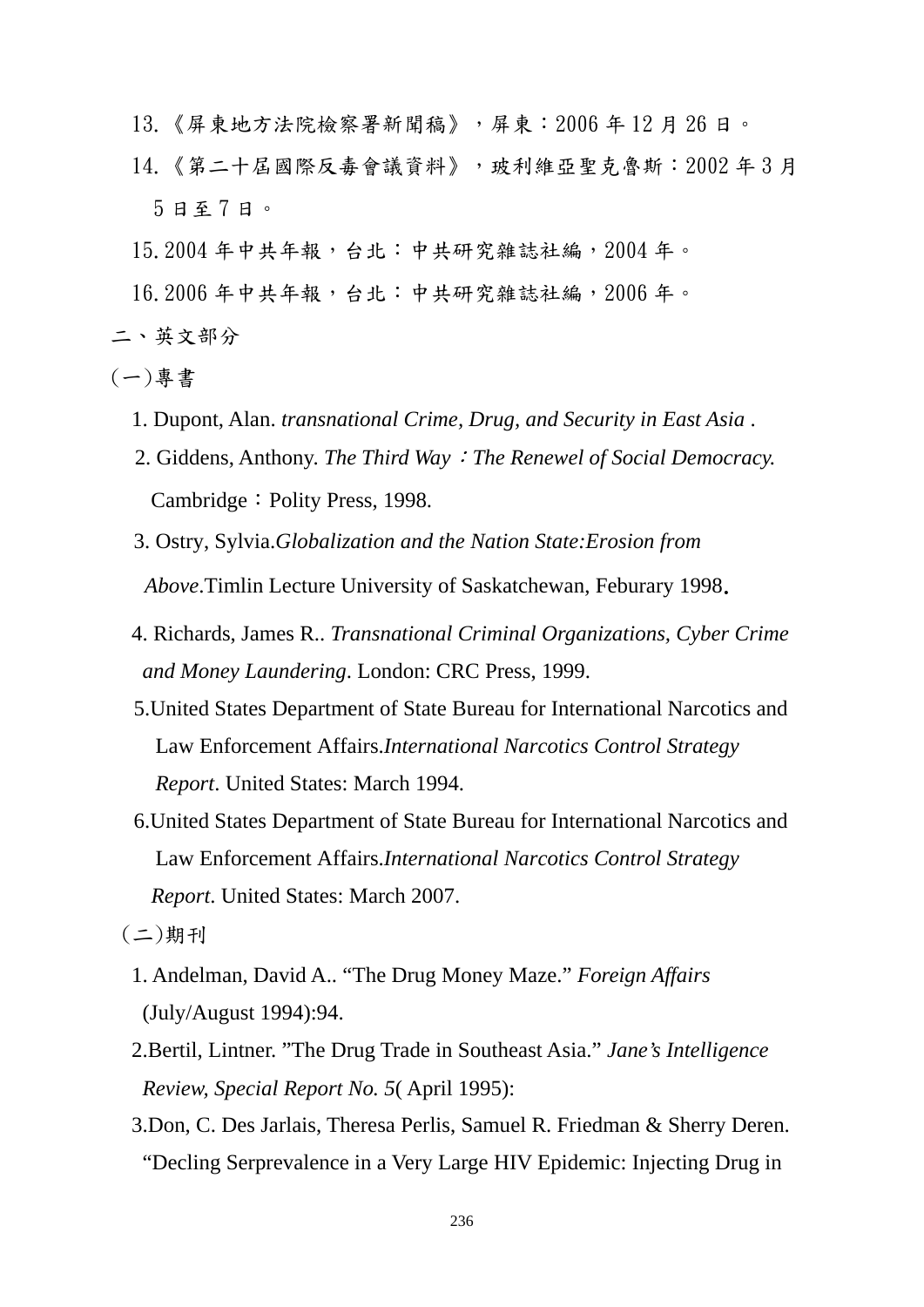New York City, 1991 to 1996." *American Journal of Public Health*, Vol. 88, No. 12( December 1998):1801-1806.

- 4.Grafam, Turbiville. "Operations Other Than War: Organized Crime Dimension." *Military Review*, Vol. 74, No. 1( Jan. 1994):36.
- 5.Hirst, P. and G. Thompson. "Globalization and the Future of the Nation State." *Economy and society*( 1995):408-442.
- 6.Williams, Phi & Stphen Black. "Transnational Threats: Drug Trafficking and Weapons Proliferation." *Contemporary Security Policy*, Vol. 15, No. 1( April 1994):127-151.
- (三)網際網路
	- 1. Law Enforcement, United Nations Office on Drugs and Crime , "Alternative Development," http://www.unodc.org/unodc/en/alternative development(law enforcement).html
	- 2.Gwen Mcclure, "The Role of Interpol in Fighting Organized Crime," International Criminal Police Review, No. 481( 2000) http://www.interpol.int/Public/Publications/ICPR/ICPR481-1.asp
	- 3.International Narcotics Control Board, INCB, http://www.incb.org/e/ind\_ar.htm
- 4.National Defense University, "Strategic Assessment: Flashpoints and Force Structure 1997,"

http://www.ndu.edu/inss/Strategic%20Assessments/sa99/SA99.pdf.

- 5.UNODC, "2004 World Drug Report," www.unodc.org/unodc/en/world drug report.html
- 6.UNODC, "2005 World Drug Report," www.unodc.org/unodc/en/world drug report.html
- 7.UNODC, "2006 World Drug Report," http://www.unodc.org/pdf/WDR 2006/Executive Summary.pdf
- 8.White House, National Security Council, the Department of State, Justice and Treasury…, 2000/12, "International Crime Threat Assessment,"